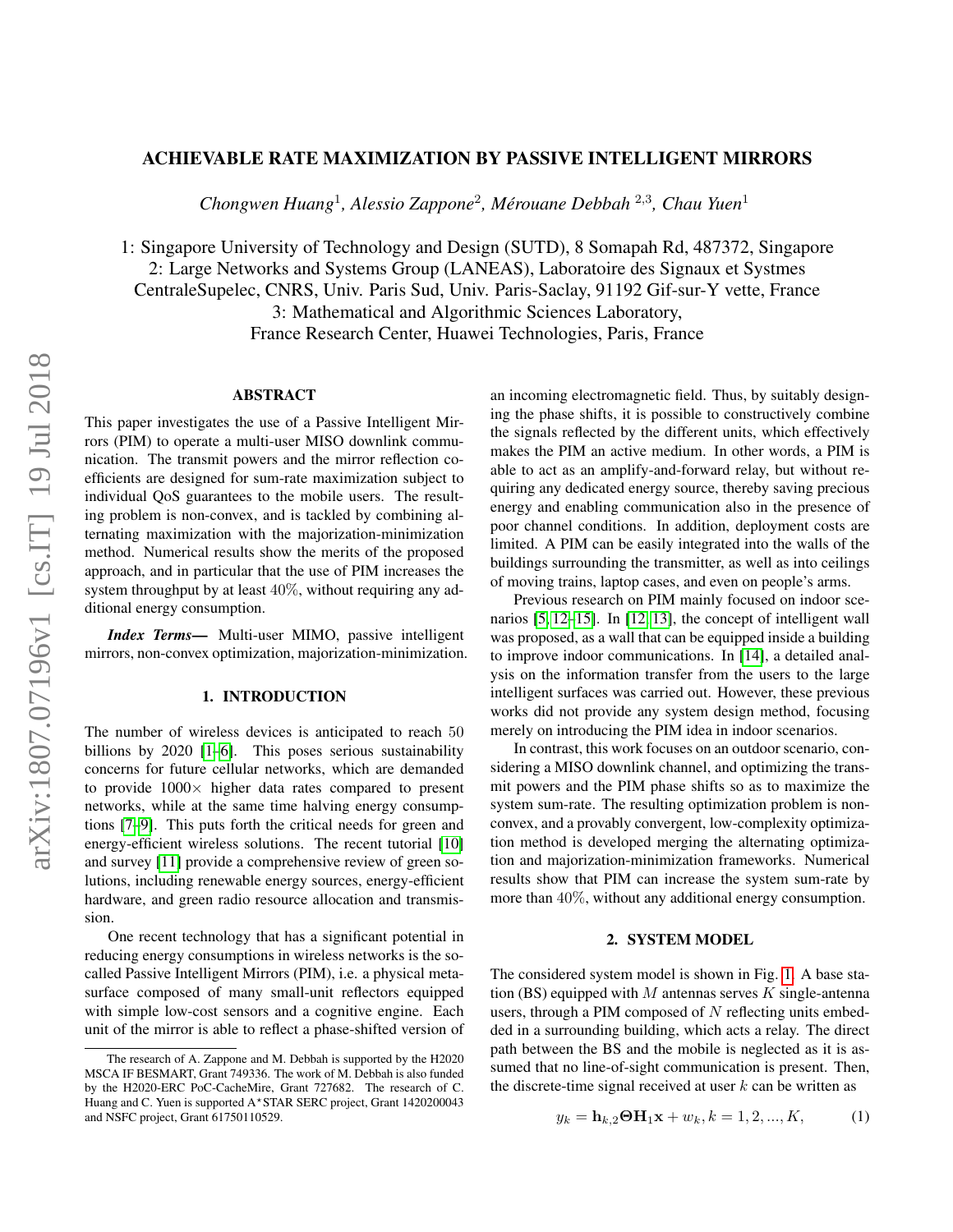

<span id="page-1-0"></span>Fig. 1. A BS serves  $K$  mobile users through a PIM

where  $h_{k,2} \in \mathbb{C}^{1 \times N}$  and  $H_1 \in \mathbb{C}^{N \times M}$  denote the channel between the PIM and user k and between the BS and PIM, with entries modeled as independent and identically distributed (i.i.d.) complex circularly symmetric standard Gaussian variables;  $\Theta = \text{diag}[e^{j\theta_1}, \dots, e^{j\theta_N}]$  is the PIM phaseshift matrix, with j the imaginary unit;  $w_k \sim \mathcal{CN}(0, \sigma^2)$ models the thermal noise at user k;  $\mathbf{x} = \sum_{k=1}^{K} \sqrt{p}_k \mathbf{g}_k s_k$  is the BS transmit signal, with  $p_k$ ,  $s_k$ , and  $\mathbf{g}_k$  the transmit power, information symbol, and beamforming vector intended for user  $k$ . Then, for all  $k$ , the SINR enjoyed by user  $k$  is

$$
\gamma_k = \frac{p_k |\mathbf{h}_{2,k} \boldsymbol{\Theta} \mathbf{H}_1 \mathbf{g}_k|^2}{\sum\limits_{i=1, i \neq k}^K p_i |\mathbf{h}_{2,k} \boldsymbol{\Theta} \mathbf{H}_1 \mathbf{g}_i|^2 + \sigma^2}.
$$
 (2)

# 2.1. Problem formulation

The goal of this work is to optimize the transmit powers and the matrix  $\Theta$  for system sum-rate maximization. To make the problem tractable, we employ zero-forcing transmission, which is optimal in the high-SNR regime [\[16,](#page-4-11) [17\]](#page-4-12). Assuming  $N \geq K$ , and defining  $\mathbf{G} = [\mathbf{g}_1, \dots, \mathbf{g}_K] \in \mathbb{C}^{M \times K}$  and  $\mathbf{H}_2 = [\mathbf{h}_{2,1}^T, \dots, \mathbf{h}_{2,K}^T]^T \in \mathbb{C}^{K \times N}$ , zero-forcing is achieved by setting  $G = (H_2 \Theta H_1)^+$ , with  $(\cdot)^+$  denoting pseudoinversion. Then, defining the matrix  $\mathbf{P} = \text{diag}[p_1, \dots, p_K]$ and denoting the maximum feasible transmit power at the BS by  $P_{max}$ , and the k-th user's rate requirement by  $R_{min,k}$ , the sum-rate maximization problem can be formulated as

$$
\max_{\Theta, \mathbf{P}} \sum_{k=1}^{K} \log_2 \left( 1 + \frac{p_k}{\sigma^2} \right) \tag{3a}
$$

$$
\text{s.t. } \log_2\left(1 + \frac{p_k}{\sigma^2}\right) \ge R_{min,k}, \forall \ k = 1, \dots, K \qquad (3b)
$$

$$
tr((\mathbf{H}_2 \Theta \mathbf{H}_1)^+ \mathbf{P} (\mathbf{H}_2 \Theta \mathbf{H}_1)^{+H}) \le P_{max} \tag{3c}
$$

$$
0 \le \theta_i \le 2\pi \,, \forall \ i = 1, \dots, N \tag{3d}
$$

Problem [\(3\)](#page-1-1) is non-convex, and especially the optimization with respect to  $\Theta$  appears challenging [\[18\]](#page-4-13). The next section introduces a computationally-affordable way to tackle [\(3\)](#page-1-1).

### 3. PROPOSED APPROACH

In order to tackle [\(3\)](#page-1-1) with affordable complexity, a convenient approach is to separately and iteratively optimize P and Θ.

### 3.1. Optimization with respect to Θ

For fixed P, Problem [\(3\)](#page-1-1) becomes the feasibility test

$$
\max_{\Theta} 1 \tag{4a}
$$

$$
\text{s.t. } \text{tr}((\mathbf{H}_2 \boldsymbol{\Theta} \mathbf{H}_1)^+ \mathbf{P} (\mathbf{H}_2 \boldsymbol{\Theta} \mathbf{H}_1)^{+H}) \le P_{max} \tag{4b}
$$

<span id="page-1-2"></span>
$$
0 \le \theta_i \le 2\pi \,, \forall \ i = 1, \dots, N \tag{4c}
$$

As a first step, it is convenient to apply the change of variable  $\phi_k = e^{j\theta_k}$ , which leads to the problem:

$$
\max_{\Phi} 1 \tag{5a}
$$

$$
\text{s.t. } \text{tr}((\mathbf{H}_2 \mathbf{\Phi} \mathbf{H}_1)^+ \mathbf{P} (\mathbf{H}_2 \mathbf{\Phi} \mathbf{H}_1)^{+H}) \le P_{max} \tag{5b}
$$

<span id="page-1-3"></span>
$$
|\phi_i| = 1, \forall i = 1, \dots, N , \qquad (5c)
$$

The challenge in solving Problem [\(5\)](#page-1-2) lies in the fact that its objective is non-differentiable and that [\(5c\)](#page-1-3) is a non-convex constraint. To proceed further, we observe that [\(5\)](#page-1-2) is feasible if and only if the solution of the problem

<span id="page-1-7"></span><span id="page-1-6"></span><span id="page-1-4"></span>
$$
\min_{\mathbf{\Phi}} \text{tr}((\mathbf{H}_2 \mathbf{\Phi} \mathbf{H}_1)^+ \mathbf{P} (\mathbf{H}_2 \mathbf{\Phi} \mathbf{H}_1)^{+H}) \tag{6a}
$$

<span id="page-1-5"></span>s.t. 
$$
|\phi_i| = 1, \forall i = 1, ..., N
$$
, (6b)

is such that the objective can be made lower than  $P_{max}$ . At this point, we observe that [\(6a\)](#page-1-4) can be rewritten as follows:

tr(
$$
(\mathbf{H}_2 \mathbf{\Phi} \mathbf{H}_1)^+ \mathbf{P} (\mathbf{H}_2 \mathbf{\Phi} \mathbf{H}_1)^{+H} = ||\mathbf{H}_1^+ \mathbf{\Phi}^{-1} \mathbf{H}_2^+||_F
$$
  
= $||\text{vec}(\mathbf{H}_1^+ \mathbf{\Phi}^{-1} \mathbf{H}_2^+)||^2 = ||(\mathbf{H}_2^+ \otimes \mathbf{H}_1^+)\text{vec}(\mathbf{\Phi}^{-1})||^2$ , (7)

<span id="page-1-8"></span><span id="page-1-1"></span>where we have exploited the properties of the Frobenius matrix norm and the connection between the vectorization operator and the Kronecker product. As we will show, the objective in [\(7\)](#page-1-5) enables to deal with the non-convex constraint [\(6b\)](#page-1-6), provided one is able to reformulate [\(7\)](#page-1-5) into a differentiable function. To this end, a convenient approach is to resort to the Majorization-Minimization (MM) method [\[19](#page-4-14)[–21\]](#page-4-15). The MM method is an iterative approach that, in the  $i$ -th iteration, maximizes an upper-bound of  $(7)$ . However, for any *i*-th iteration, the upper-bound maximized in  $i$ -th iteration and the true objective [\(7\)](#page-1-5) must be equal when evaluated at the maximizer computed in  $(i - 1)$ -th iteration. The MM is attractive because it enjoys the monotonic improvement property, i.e., it monotonically decreases the value of the true objective [\(7\)](#page-1-5) after each iteration. This also implies converges in the objective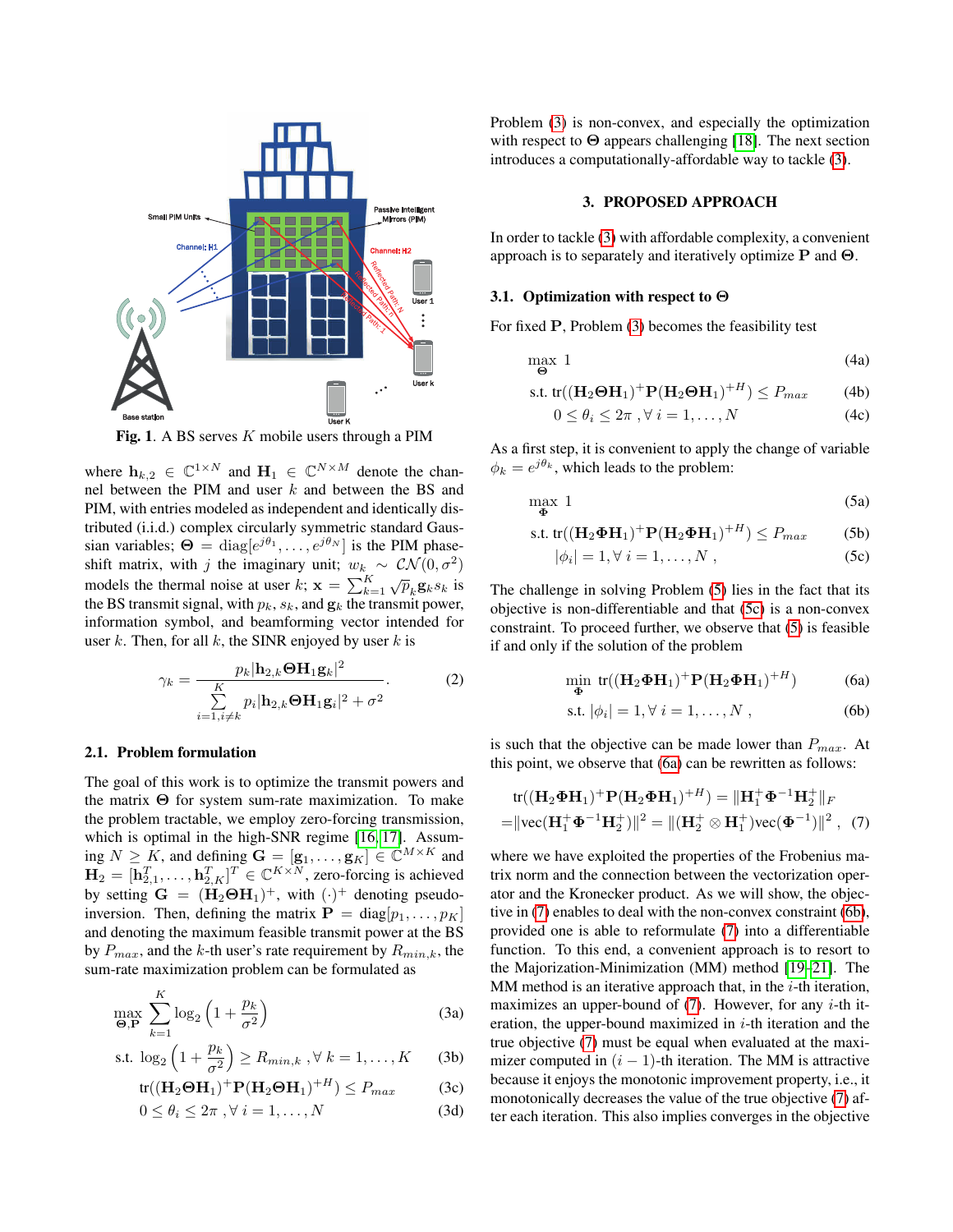value, since [\(7\)](#page-1-5) is lower-bounded over the problem feasible set. Nevertheless, the challenge in using the MM method lies in determining a suitable upper bound of [\(7\)](#page-1-5), which fulfills the theoretical requirements of the method, (i.e., coincides with the true objective at a given point), and is also easier to minimize compared with the original objective. For the case at hand, a convenient upper-bound is provided in the following lemma.

<span id="page-2-1"></span>**Lemma 1** *Consider* [\(6\)](#page-1-7). *Then, for any feasible*  $\mathbf{x} = \text{vec}(\mathbf{\Phi}^{-1})$ , *and given any feasible point*  $x_t$ *, a suitable upper-bound to employ the MM method is:*

$$
\begin{aligned} &\|(\mathbf{H}_2^+ \otimes \mathbf{H}_1^+) \mathbf{x}\|^2 \le f(\mathbf{x}|\mathbf{x}_t) = \\ &\mathbf{x}^H \mathbf{M} \mathbf{x} + 2\text{Re}(\mathbf{x}^H (\mathbf{L} - \mathbf{M}) \mathbf{x}_t) + \mathbf{x}_t^H (\mathbf{M} - \mathbf{L}) \mathbf{x}_t^H, \quad (8) \end{aligned}
$$

wherein,  $\mathbf{M} = c_t^{max} \mathbf{A} \mathbf{A}^H$ ,  $\mathbf{L} = \mathbf{A} \left( \text{diag}(\mathbf{c}_t) - N^2 \mathbf{I} \right) \mathbf{A}^H$ ,  $\mathbf{A} = \mathbf{H}_2^+ \otimes \mathbf{H}_1^+$ ,  $\mathbf{c}_t = |\mathbf{A}^H \mathbf{x}_t|$ , and  $c_t^{max} = max(\mathbf{c}_t)$  is a *maximum element in the vector*  $c_t$ *.* 

Proof: The proof leverages the second-order Taylor expansion of [\(8\)](#page-2-0). Full details are omitted due to space constraints.

Based on Lemma [1,](#page-2-1) in each iteration of the MM method we are faced by the problem

<span id="page-2-2"></span>
$$
\min_{\mathbf{x}} f(\mathbf{x}|\mathbf{x}_t) \tag{9a}
$$

s.t. 
$$
|x_i| = 1, \forall, i = 1, ..., N
$$
. (9b)

**Proposition 1** *For any*  $\mathbf{x}_t$ , [\(9\)](#page-2-2) *is solved by*  $\mathbf{x} = e^{-j \arg(\mathbf{y})}$ *, with* arg(y) *denoting the component-wise phase of* y*, and*

$$
\mathbf{y} = \frac{-\left(\mathbf{A}\left(\text{diag}(\mathbf{c}_t) - c_t^{max}\mathbf{I} - N^2\mathbf{I}\right)\mathbf{A}^H\right)}{c_t^{max}\mathbf{A}\mathbf{A}^H}\mathbf{x_t}
$$
(10)

**Proof:** The result follows from the analysis of the stationary points of [\(9a\)](#page-2-3). Details are omitted due to space constraints.

#### 3.2. Optimization with respect to P

For fixed Θ, Problem [\(3\)](#page-1-1) is stated as,

$$
\max_{\mathbf{P}} \sum_{k=1}^{K} \log_2 \left( 1 + \frac{p_k}{\sigma^2} \right) \tag{11a}
$$

s.t. 
$$
p_k \ge \sigma^2(2^{R_{min,k}} - 1), \forall k = 1, ..., K
$$
 (11b)

$$
\text{tr}((\mathbf{H}_2 \boldsymbol{\Theta} \mathbf{H}_1)^+ \mathbf{P} (\mathbf{H}_2 \boldsymbol{\Theta} \mathbf{H}_1)^{+H}) \le P_{max} \qquad (11c)
$$

Problem [\(11\)](#page-2-4) is convex and thus can be solved by means of standard convex optimization techniques [\[22,](#page-4-16) [23\]](#page-4-17). Specifically, analyzing the Karush–Kuhn–Tucker (KKT) optimality conditions of [\(11\)](#page-2-4) yields the following closed-form expression for the solution of [\(11\)](#page-2-4).

Lemma 2 *Problem* [\(11\)](#page-2-4) *admits the following solution*

$$
p_k = [\alpha \lambda_k - \sigma^2]^+ + \sigma^2 (2^{R_{min,k}} - 1) \lambda_k^{-1}, \qquad (12)
$$

*where water level*  $\alpha = \frac{1}{q}(P_{max} - \sum_{k=1}^{K} \sigma^2 (2^{R_{min,k}} (1)\lambda_k^{-1} + \sigma^2 \sum_{k=1}^q \lambda_k^{-1}$  *is the Lagrange multiplier associated to* [\(11c\)](#page-2-5),  $\lambda_k$  *is the k-th eigenvalue of*  $(\mathbf{H}_2 \boldsymbol{\Theta} \mathbf{H}_1)$   $(\mathbf{H}_2 \boldsymbol{\Theta} \mathbf{H}_1)^H$ ,  $q$  is the number of non-zero eigenvalues  $\lambda_k$ , and  $[x]^+$  denotes *max (0, x).*

<span id="page-2-0"></span>Finally, the overall algorithm can be stated as in Algorithm 1, wherein the inner loop implements the MM algorithm, and the outer loop the alternating maximization. We remark that each iteration of Algorithm [1](#page-2-6) monotonically increases the value of the overall problem objective in [\(3a\)](#page-1-8). Thus, Algorithm 1 converges in the value of the objective, since [\(3a\)](#page-1-8) is continuous over the compact feasible set of [\(3\)](#page-1-1), and thus is upper-bounded.

<span id="page-2-6"></span><span id="page-2-3"></span>

| <b>Algorithm 1</b> Proposed Sum-rate Maximization Algorithm |                                                                                                                                                                |
|-------------------------------------------------------------|----------------------------------------------------------------------------------------------------------------------------------------------------------------|
|                                                             | 1: <b>Require:</b> $P_{max}$ , $\sigma^2$ , $\{R_{min,k}\}_{k=1}^K$ , <b>H</b> <sub>2</sub> , and <b>H</b> <sub>1</sub> ;                                      |
|                                                             | 2: <b>Initialize</b> $\{p_k\}_{k=1}^K$ , and set $t=0$ ;                                                                                                       |
|                                                             | $3:$ Repeat:                                                                                                                                                   |
| 4:                                                          | <b>Repeat:</b>                                                                                                                                                 |
| 5:                                                          | $\mathbf{c}_t =  \mathbf{A}^H \mathbf{x}_t $ ; $c_t^{max} = \max(\mathbf{c}_t)$ ; $\mathbf{M} = c_t^{max} \mathbf{A} \mathbf{A}^H$ ;                           |
| 6:                                                          | $\mathbf{L} = \mathbf{A} \left( \text{diag}(\mathbf{c}_t) - N^2 \mathbf{I} \right) \mathbf{A}^H;$                                                              |
| 7:                                                          | $\mathbf{y} = \frac{-(\mathbf{A}(\text{diag}(\mathbf{c}_t) - c_t^{max}\mathbf{I} - N^2\mathbf{I})\mathbf{A}^H)}{c_t^{max}\mathbf{A}\mathbf{A}^H}\mathbf{x_t};$ |
| 8:                                                          | $\mathbf{x}_{t+1} = e^{j \arg(\mathbf{y})}$ ; $t \leftarrow t + 1$ ;                                                                                           |
| 9:                                                          | <b>Until Convergence is reached; Obtain <math>\Phi</math>;</b>                                                                                                 |
| 10:                                                         | If (6a) evaluated at $\Phi$ is lower than $P_{max}$ :                                                                                                          |
| 11:                                                         | $p_k = [\alpha \lambda_k - \sigma^2]^+ + \sigma^2 (2^{R_{min,k}} - 1) \lambda_k^{-1}$ , for all k;                                                             |
| 12:                                                         | Else                                                                                                                                                           |
| 13:                                                         | Break and declare unfeasibility.                                                                                                                               |
|                                                             | 14: <b>Until</b> Convergence is reached; $\Phi$ and $p_k$ are obtained.                                                                                        |
|                                                             |                                                                                                                                                                |

#### 4. NUMERICAL RESULTS

<span id="page-2-5"></span><span id="page-2-4"></span>In our numerical simulations, we considered the system scenario described in Section [2,](#page-0-0) with users randomly placed in an area of 625  $m^2$  with channels generated as realizations of random matrices with i.i.d. entries drawn from a standard complex Gaussian distribution. All results have been obtained by averaging over 500 independent channels and users positions realizations. We define the Signal Noise Ratio (SNR), SNR= $P_{max}/\sigma^2$ . Fig. [2](#page-3-0) compares the achievable sum rate versus SNR. We consider two sets of system parameters, namely  $K = 16$ ,  $M = 32$ ,  $N = 32$  and  $K = 8$ ,  $M = 8$ ,  $N = 8$ , and the minimum QoS rate has been set to  $R_{min,k} =$  $R_{min} = \log_2(1 + \frac{\text{SNR}}{2K})$  bps/Hz for all  $k = 1, ..., K$  according to the different SNRs. The optimal solution of problem [\(3\)](#page-1-1) is obtained through global optimization methods (Quasi-Newton search). This approach has an exponential complexity and is considered here only for benchmarking purpose.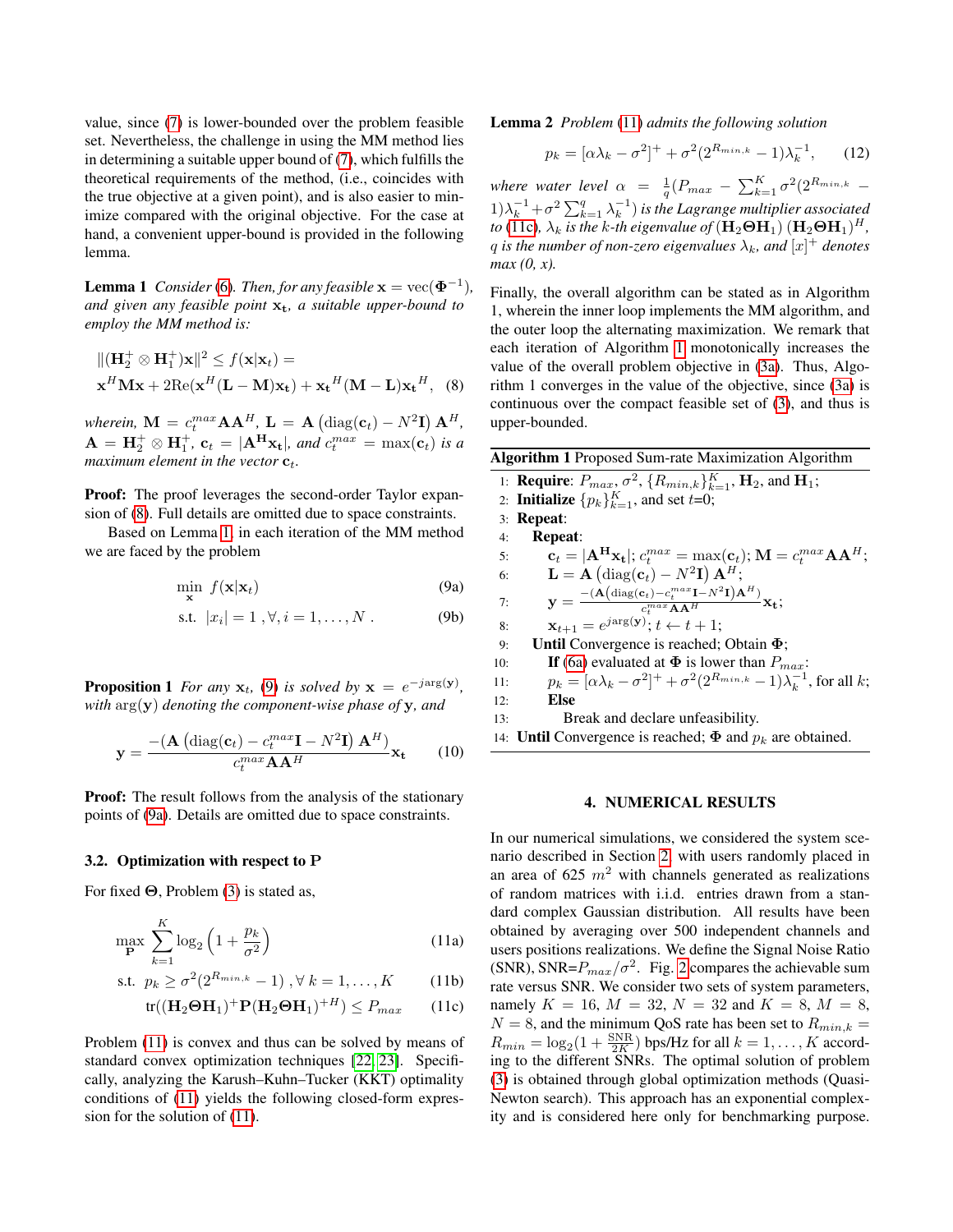

<span id="page-3-0"></span>**Fig. 2.** Achievable rate versus SNR.  $R_{min} = \log_2(1 + \frac{SNR}{2K})$ bps/Hz; a)  $K = 16$ ,  $M = 32$ ,  $N = 32$ ; b)  $K = 8$ ,  $M = 8$ ,  $N = 8$ .

Resource allocation in a system without PIM is also considered as a baseline scheme. In this case only power allocation needs to be performed, which is accomplished by the tools described in Section 3.2. We compare the achievable sum rate of the proposed Algorithm [1](#page-2-6) with the optimal solution. It can be seen that employing the PIM increases the sum rate by more than 40%. Also, the gap becomes wider as the number of antennas and PIM units increases. Furthermore, Algorithm [1](#page-2-6) suffers a limited gap compared to the global optimization method, which has a much higher complexity.

Fig. [3](#page-3-1) shows the achievable sum spectral efficiency of the global optimization method and proposed Algorithm [1,](#page-2-6) versus the number of PIM units. The SNR is 20 dB, while  $K = 16$ ,  $M = 8$ ,  $R_{min,k} = 2$  bps/Hz for all k. It can be seen that the proposed Algorithm [1](#page-2-6) matches the sum spectral efficiency obtained by the global optimization method. Furthermore, this figure also shows that the more PIM units the larger the sum spectral efficiency in one cell, even though, as expected, the increase saturates as the number of PIM units grows.

Finally, Fig. [4](#page-3-2) addresses the convergence speed of the MM-based method employed within Algorithm [1,](#page-2-6) in terms of the number of iterations to reach a given Mean Square Error (MSE) among two successive iterations, defined as

$$
\text{MSE} = \frac{\|\mathbf{\Theta}_{t+1} - \mathbf{\Theta}_t\|^2}{\|\mathbf{\Theta}_t\|^2} \tag{13}
$$

System parameters have been set to  $K = 16$ ,  $M = 8$ , and  $N = 16$  $N = 16$  $N = 16$ ; 32; 64. It is seen that Algorithm 1 reaches acceptable values of MSE in a few dozens of iterations, which increases as N grows larger, since this corresponds to increasing the number of optimization variables. Nevertheless, recalling that each iteration of the MM method involves simple closed-form



<span id="page-3-1"></span>Fig. 3. Spectral Efficiency versus PIM units number. SNR= 20 dB,  $K = 16$ ,  $M = 8$ ,  $R_{min,k} = 2$  bps/Hz: a) Global optimization method; b) Proposed MM-based method.

computations, Fig. [4](#page-3-2) confirms the very limited complexity of the proposed MM-based method.

### 5. CONCLUSION

A sum-rate maximization scheme for a PIM-based, multiuser MIMO system was developed. The non-convex radio resource allocation problem was tackled by combining MM and alternating optimization, to provide a provably convergent and low-complexity algorithm. Numerical result show that the proposed scheme achieves near-optimal performance, and improves by more than 40% the sum rate compared to traditional systems with PIM.



<span id="page-3-2"></span>Fig. 4. MSE versus iteration number.  $K = 16$ ,  $M = 8$ ,  $N = 16; 32; 64.$